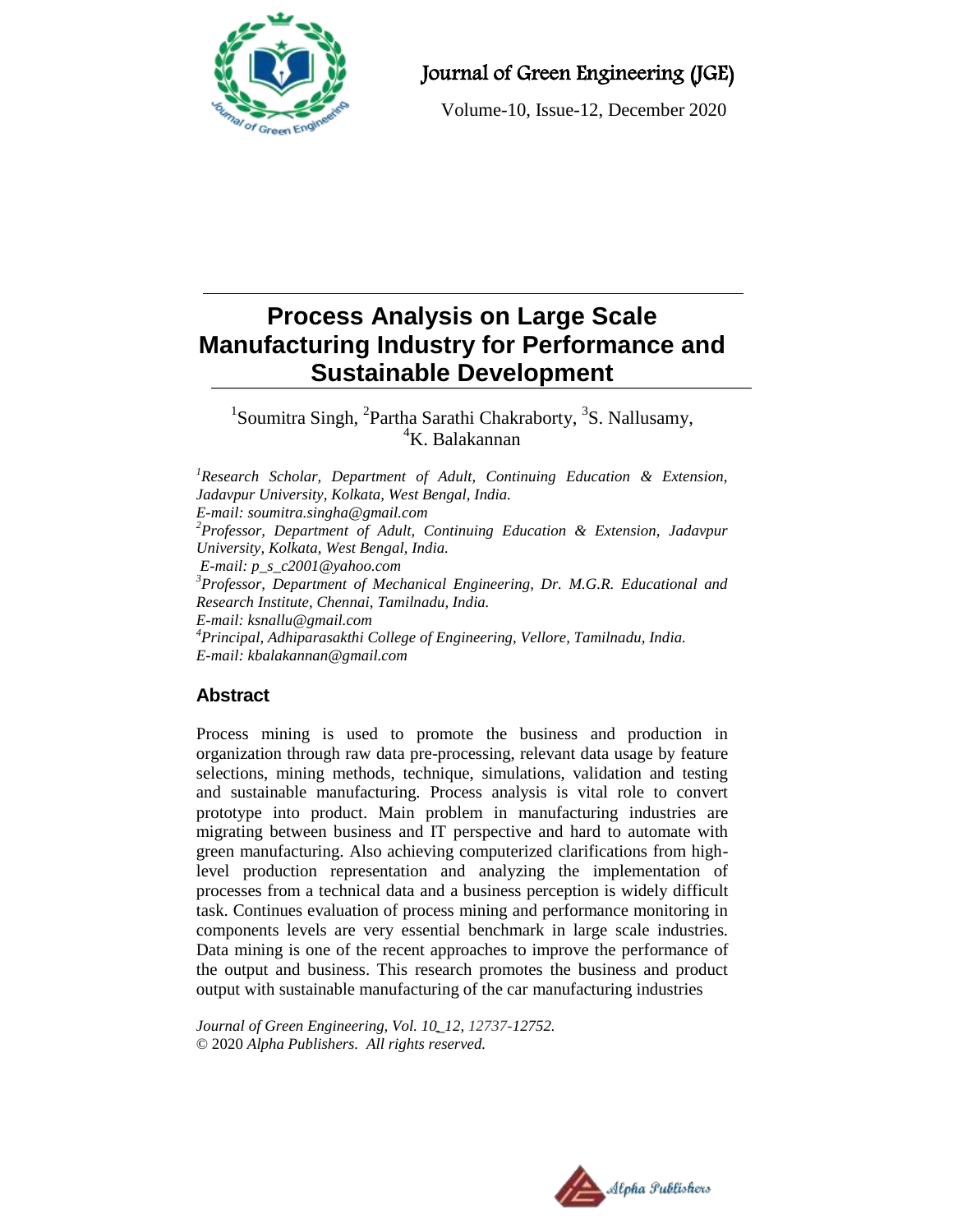with the help of machine learning algorithm. It mined the information about motor vehicles and also controls the fuel usage with green engineering by proposed model and the manufactures may select the model of the car based on the customer usage point through clustering concept.

**Keywords:** Green Manufacturing, Data Mining, Machine Learning, Process Analysis, Classification and WEKA

## **1 Introduction**

This research work focuses on applied data mining algorithm for large scale industry and integrates the business intelligence to production process, promote the product and increase the world economic market.

#### *1.1 Process Mining and Analysis*

Process mining facilitates to examine the business progression automatically based on the episode logs from Customer Relationship Management (CRM) and Enterprise Resource Planning (ERP) organizational data. It produces useful information from hidden patterns and visual mapping of organization activities to promote feature orders. Process analysis is vital role in production stage of different phase that revolves input into output to increase production effectively in any organization. It is an assessment to promote an organization to the top level. It reduces wastage of materials, labour time and avoids unnecessary activities. Figure 1 shows the process steps from raw material levels to production levels in manufacturing industries.



**Figure 1** Component Manufacturing in Manufacturing Organization

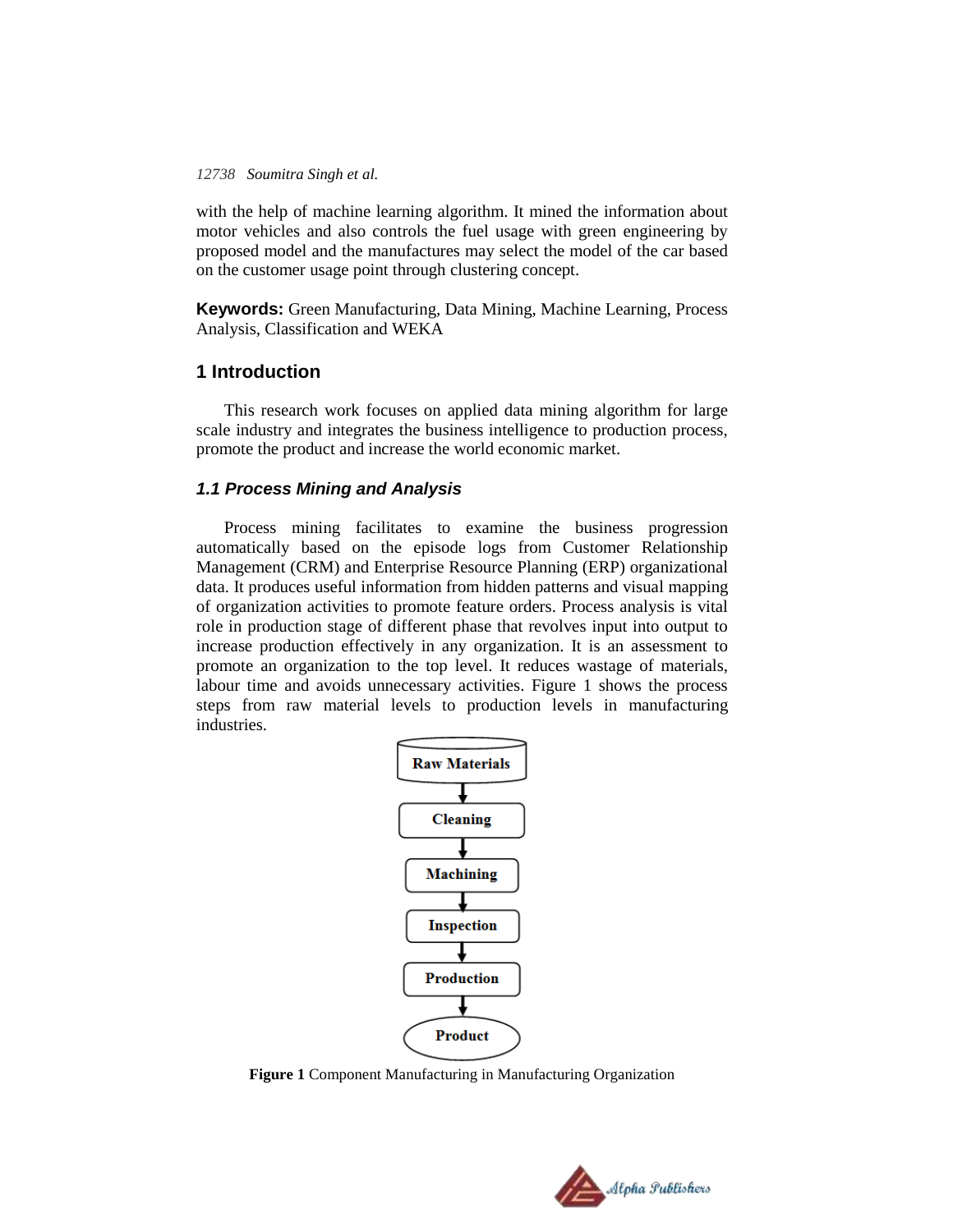## *1.2 Data Mining*

Data mining discovers hidden patterns from raw data of manufacturing industry and forecast future outcomes with sustainable development based on earlier unidentified associations. Functionalities of data mining are clustering, classification, feature selection and outer layer analysis. Clustering could be done by statistical domain utilized for control and signal processing, information theory and mining technologies. According to perspective of Machine Learning (ML) the cluster shows the hidden pattern through the unsupervised learning approach. For realistic point of view clustering participates imperative in data mining applications such as industry big data exploration, fast information retrieval by semantic, cybernetics, ERP and CRM data in large scale industry.

#### *1.2.1 Activities in Data Mining*

- Data cleaning stage, raw data noises are removed by using soft approaches. Irrelevant attributes are removed in the appropriate stage.
- Relevance analysis stage, correlation measures are used to identify the relations between attributes.
- Data transformation and reduction stage, normalization and generalization are applied to create concept hierarchies.

### *1.3 Objective of the Research*

Objective of this research is to develop the machine learning approaches to control the fuel usage and manufacture can select the car models based on customer interests. Due to this, identifying bottleneck, redundancies and removing unwanted resources with help of machine learning algorithms. It performs as a tool to preserve and progress the industry processes and facilitate to achieve the incremental to revolution promotions, cost less, proper resource, valuable human resource management, sustainable development and increase of production throughput.

#### **2 Literature Review**

The organization improving production scheduling and organize activities, can guide to a worldwide expansion of industrialized schemes. For handling large storage capacity data availability and requirement of computing power, the machine learning techniques is an attractive elucidation to undertake manufacturing challenges [1-6]. Process manufacturing is take part in supporting the development of the international economy and preserving social profits [7-9]. At the upper stage of preparation and scheduling, taking decisions by ML approaches are goes to

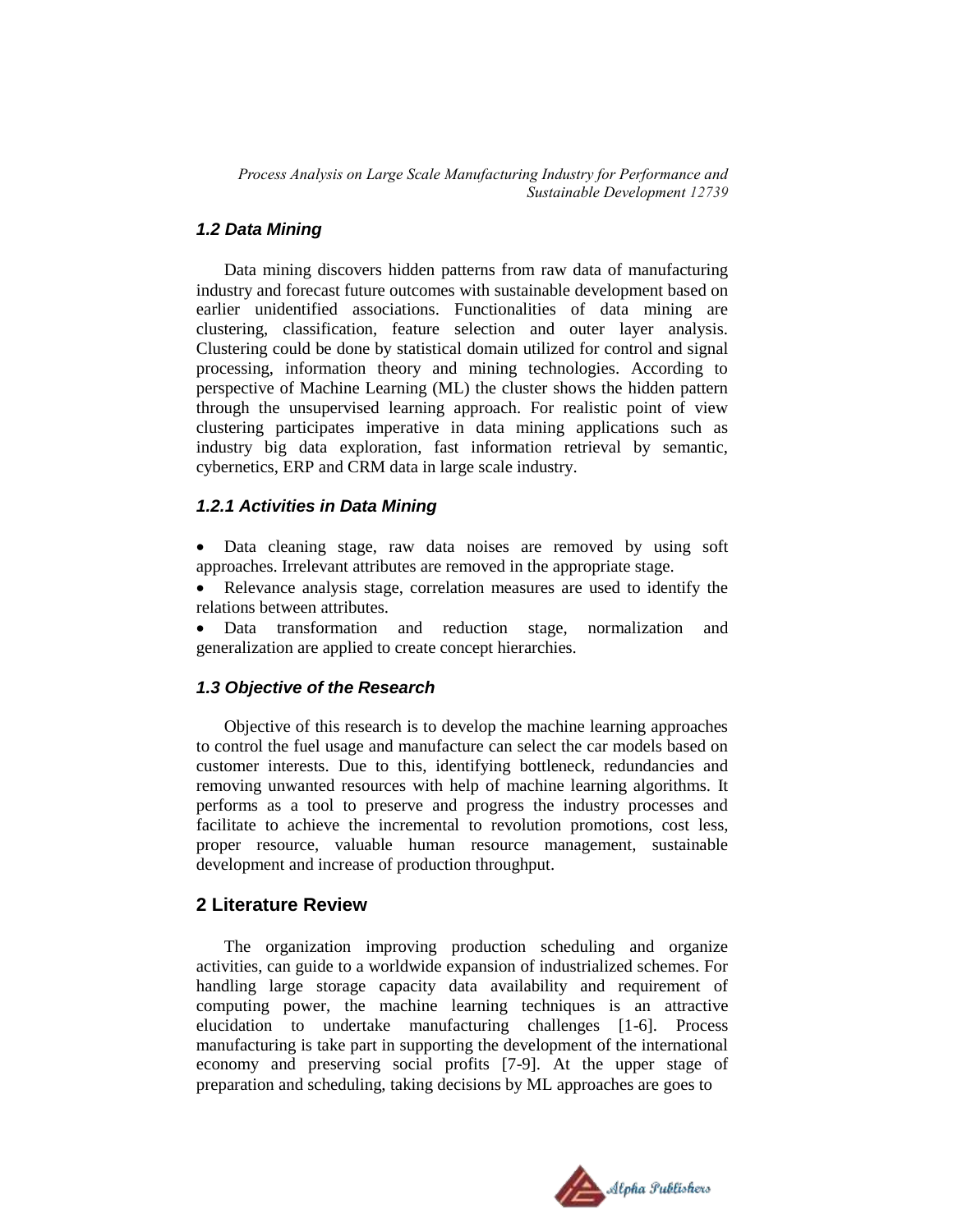improve economic profits even though raising global contest. Zhiqiangge et al developed ML model to analyses the organizational data [10]. The ML approach of supervised learning, unsupervised learning and also semi supervised learning applied for manufacturing environment [11-12]. Supervised learning is used for density estimation, dimensionality reduction, data visualization and process control. Unsupervised learning is applied for fault classification, quality estimation and key performance index prediction. The regression data can analysis with help of semi supervised algorithm. Naive Bayes classifier is based on Bayes' theorem, contain group of classification algorithms, can implemented effectively.

Applied clustering concept is used to analysis of customer patterns and wine dataset with help of WEKA tool [13-14]. Danyang et al [15] presented vehicle daily mobility patterns by analysis of car data. For classifying the vehicles characteristics and types, analysis is carried out to identify the exceptional features of clustered group. The distributed data mining is used to promote vehicle telematics products [16, 17]. Kingsley et al [18] identified a new semantic approach previous activity in the form of query to improve the process task. Kramberger [19] developed deep learning model using Stanford car dataset to increase the performance in industry*.*

### **3 Materials and Methods**

This research uses as benchmark for car dataset analysis using data mining and machine learning algorithms.[20,21] Proposed model is used for clustering and classification data mining approach. Relevant features are clustered by K-means and vehicles fuel usage is identified by ZeroR and IBK classification algorithms [22].



**Figure 2** Proposed Model

Figure 2 represents the proposed model architecture. Data set was taken from public website as https://corgis-edu.github.io/corgis/csv/cars/.y. It contains 5076 instances and 18 features as shown Figure 3 and Figure 4

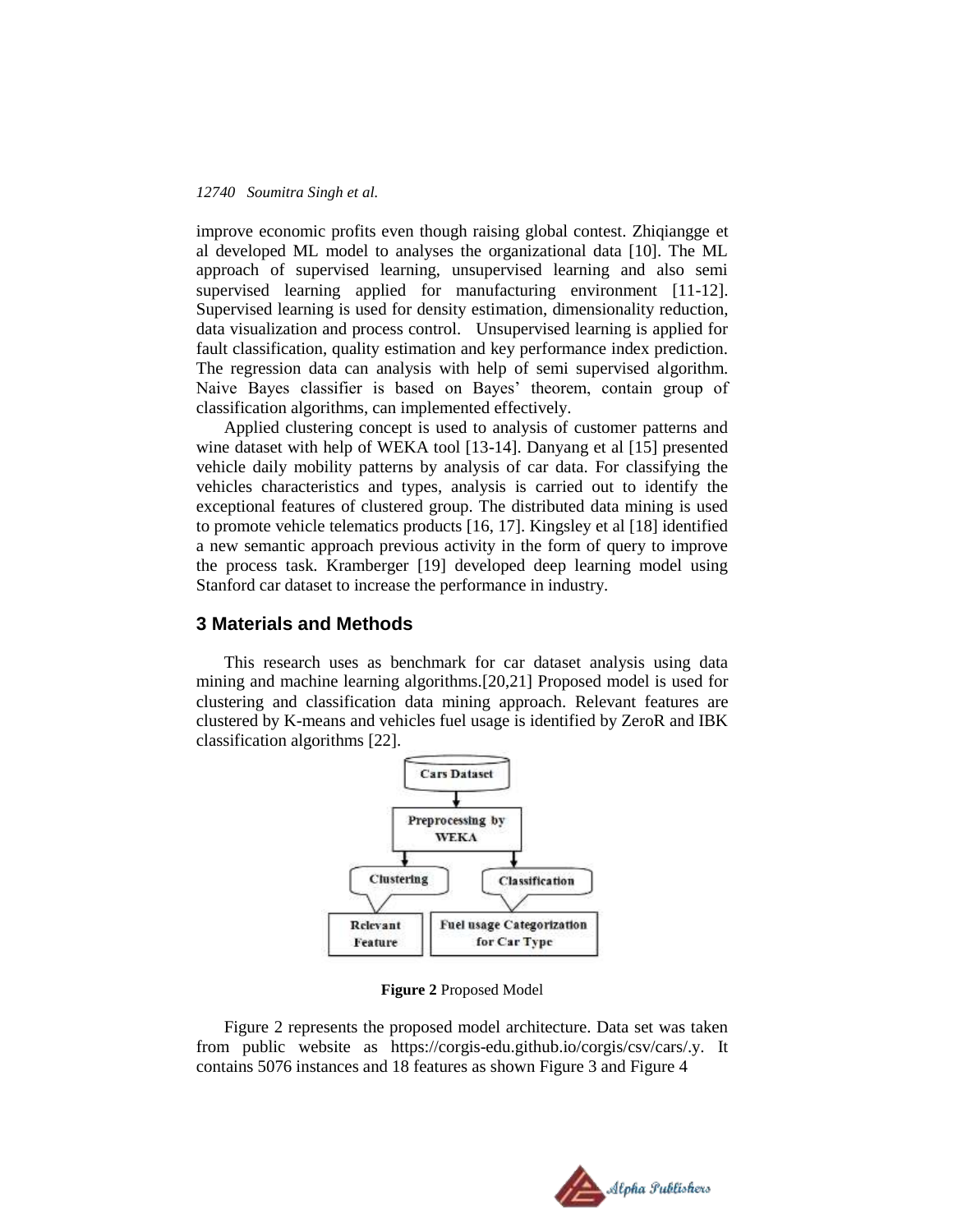respectively. It works for unsupervised and supervised tasks. Proposed model is implemented using WEKA data mining tool.

|                                                                                                                                                                                                            | <b>School (1983)</b><br>Parties (2009) (2009) (2009) (2009) (2009)                            | 110-          |                                                          |                                                                                   |                                      |                                             | 1122     |
|------------------------------------------------------------------------------------------------------------------------------------------------------------------------------------------------------------|-----------------------------------------------------------------------------------------------|---------------|----------------------------------------------------------|-----------------------------------------------------------------------------------|--------------------------------------|---------------------------------------------|----------|
| lande                                                                                                                                                                                                      | ut.<br>Section.                                                                               | limith        |                                                          | Dream and                                                                         | mon-                                 | af.<br>in.                                  | isn.     |
|                                                                                                                                                                                                            |                                                                                               |               |                                                          |                                                                                   |                                      |                                             |          |
| $\frac{1}{2}$<br>Close New                                                                                                                                                                                 |                                                                                               |               |                                                          |                                                                                   |                                      |                                             | Ads.     |
| <b>Endowm.men/22</b><br><b>FRANK KN</b>                                                                                                                                                                    |                                                                                               |               | <b>LITTLE</b><br>Attivity 2<br><b>Jul-17 wednet 3016</b> | нижения<br><b>News Specification Street Asian</b><br>Henry Vitro                  | black it.                            | <b>HIDSA</b><br>Tom Gold<br><b>INAK CON</b> |          |
|                                                                                                                                                                                                            |                                                                                               |               |                                                          | Lake                                                                              | Diam'r                               | lingh!                                      |          |
| u                                                                                                                                                                                                          | <b>Idon</b>                                                                                   | <b>Animal</b> | hanks:                                                   | L'Auturato o transpor-<br><b><i>Change Installations</i></b><br><b>CONTRACTOR</b> | <b>Jane</b><br>Tizir<br><b>TABLE</b> | 1946.0<br>TEELE<br>31.07                    |          |
| Eye Hmdr. It div.<br>III Shaw titlinets/ultrain how<br>6. Single Discounts Print<br>AT Brank Minister Panelesse<br>For information 23 years<br>Fill Post broughts Fox Tiges<br>LET Pue triorisdo. Hyunning | Eyes (Himaton Notice of Forus 6 apr)                                                          |               |                                                          | Gas has known light (arms his r fun)                                              |                                      |                                             | +1 month |
| Denthator, D<br>UNIT Bandycator Haw<br>Little Standsburger Plaza Ford<br>of Chevrole play. New                                                                                                             | 171 Bogra-DA/naturi Angele 1938/61 Hermanover<br>18 Shake Information Engine Determine Torsco |               |                                                          |                                                                                   |                                      |                                             |          |
|                                                                                                                                                                                                            | <b>Bibmin</b>                                                                                 |               |                                                          |                                                                                   |                                      |                                             |          |
| $\frac{1}{\alpha}$                                                                                                                                                                                         |                                                                                               |               |                                                          |                                                                                   |                                      |                                             |          |
|                                                                                                                                                                                                            |                                                                                               |               |                                                          |                                                                                   |                                      |                                             |          |

**Figure 3** Car.CSV

| $-11$<br><b>Cy With Farmer</b><br>PUTTER Dash Date   Jacobs   Hercelline   Jacobs                                                                                               |                                                                                                |                                                       |                                      |                   |
|---------------------------------------------------------------------------------------------------------------------------------------------------------------------------------|------------------------------------------------------------------------------------------------|-------------------------------------------------------|--------------------------------------|-------------------|
| 1.110<br>in his<br>Эf.<br>$2-3$<br>limith                                                                                                                                       | Dream And<br>month.                                                                            | in.                                                   | иc<br>isn.                           |                   |
| <b>Tiler</b>                                                                                                                                                                    |                                                                                                |                                                       |                                      |                   |
| Close New                                                                                                                                                                       |                                                                                                |                                                       |                                      | men.              |
| <b>SUNDAMA</b><br><b>HILL</b><br>Atticket 21<br><b>Engineer ment (2)</b><br><b>FRANCISCO</b><br><b>BALLYWARK 3016</b>                                                           | <b>BACKGRTRUS</b><br><b>News Specification Number</b><br>Herio Vitri                           | climated<br><b>SHARE THE</b>                          | Tool Service<br>Inda china           |                   |
| <b>Internet</b>                                                                                                                                                                 | Lakel.                                                                                         | Court                                                 | roch                                 |                   |
| <b>Atlant</b><br><b>How </b><br>$-21 -$<br><b>News:</b><br>u<br><b>Sales</b>                                                                                                    | WITH NAME AND<br>$2500 - 646 + 31$<br>SING WALL!<br>47 2721 Audi Af twile                      | и<br>τ                                                | m<br>tor<br>îα<br>靈                  | m                 |
| (Filminanna raugh)<br><b>IT SEANANA LANDS</b><br>Cherera ism<br>Engine Information (In other<br>67 Show thought drawn how                                                       | E.SEG Janke T.<br>日光の外の注<br>IT WELDWICH<br><b>B. SCALINAIA TAL</b><br><b>W 2011 Brent Kill</b> | ı.<br>ï<br>İ                                          | tor<br>宿<br>38.8<br><b>SOC</b><br>īΩ |                   |
| 4. Mostly School and Associate<br>Those Infinitive Notice of Forum Least<br>AT BANK STOWAGE TONINGS<br>1 Port Information 22y 1893                                              | 20 St C Chev-Sd Columb<br>L. 2011 Newslet Colorest.<br>22 20 21 Dental Connett                 | īa<br>Ħ<br>5á                                         | lass<br>76X<br>ia.k                  |                   |
| FOR THE SPRINGERS FOR THE<br>LET Was brigningen regions race<br>117 Merchaler Straholin<br>Division D<br>UNITED AND ARCHITECTS<br><b>ATTENTION MANAGERS</b><br>of Contribute to | Class Frank Edmonton State Classica Tenan Panti                                                | <b>Communication of the Communication</b>             |                                      | +1 month          |
| 171 Bogra-DA/nation Angele 19/8/02/Alexandrom<br>18 Shake Information Engine Determine Trease                                                                                   |                                                                                                | Southern Paint to Balder<br>3000<br><b>CONTRACTOR</b> |                                      |                   |
| <b>Bidman</b>                                                                                                                                                                   |                                                                                                |                                                       |                                      |                   |
| <b>TEAH</b><br>œ                                                                                                                                                                |                                                                                                |                                                       |                                      |                   |
| <b>GR</b>                                                                                                                                                                       |                                                                                                |                                                       |                                      | <b>LATITATION</b> |

**Figure 4** Features of Cars Data

WEKA is an open source tool and it contains enormous machine learning algorithms. It accepts only Comma Separated Values (CSV) files and Attributes File Format (ARFF) files. Table 1 shows the some of the example attributes and data in ARFF.

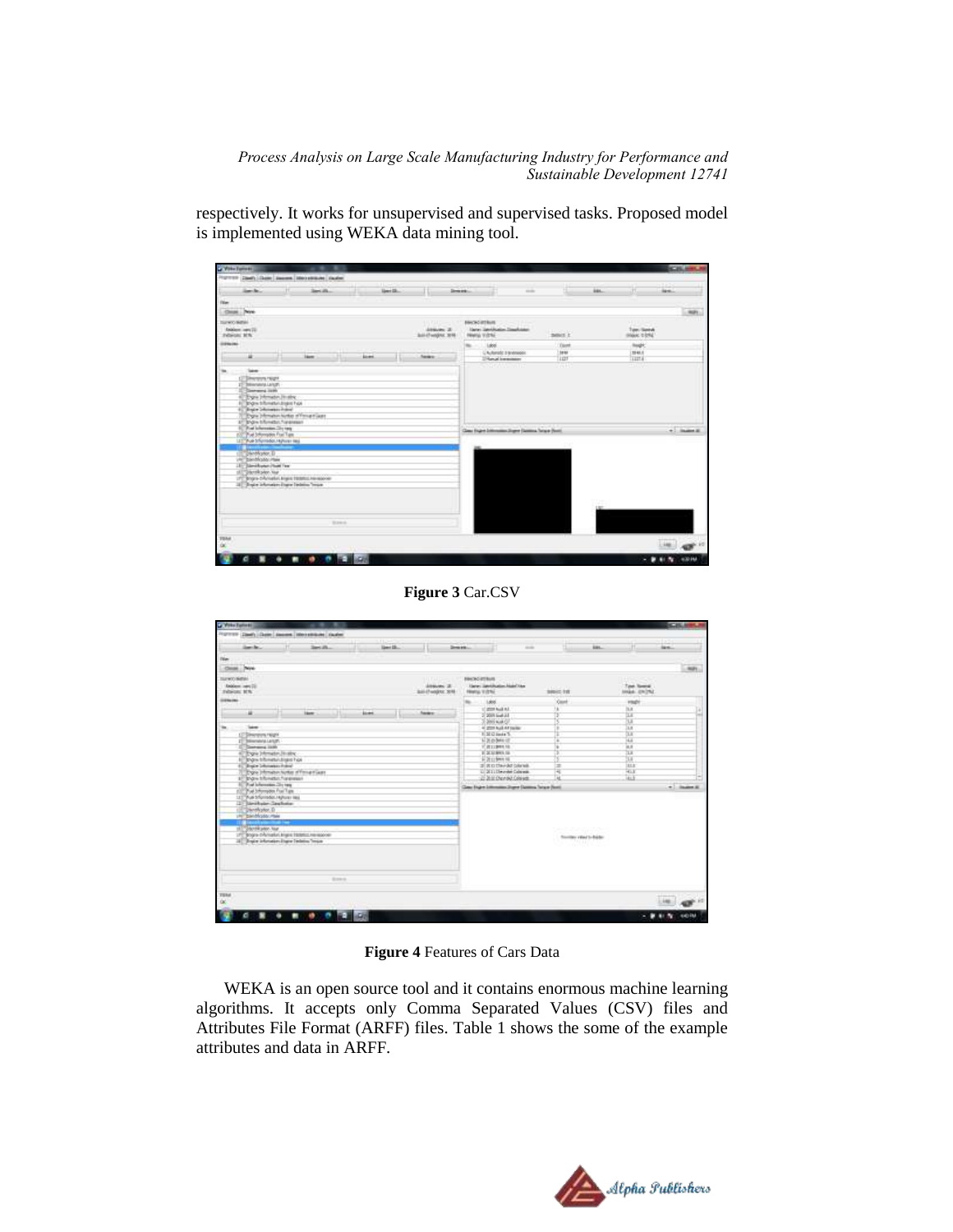#### **Table 1** ARFF of Cars with CSV

| relation 'cars'                                                       |
|-----------------------------------------------------------------------|
| <b>@attribute Dimensions. Height numeric</b>                          |
| @attribute Dimensions. Length numeric                                 |
| @attribute Dimensions. Width numeric                                  |
| @attribute 'Engine Information.Driveline'                             |
| @attribute 'Engine Information. Engine Type' {BMW 2.1L                |
| 4cylinders 200hp 208ft-lbs Turbo','BMW 3.6L 6cylinders 275hp          |
| 244ft-lbs','BMW 4.4L 8cylinders 350hp 326ft-lbs','BMW 3.7L            |
| 6cylinders 282hp 276ft-lbs','BMW 2.1L 4cylinders 212hp 260ft-lbs      |
| Turbo','HONDA 3.4L 6cylinders 282hp 255ft-lbs','HONDA 3.7L            |
| 6cylinders 307hp 275ft-lbs','Audi 4.3L 8cylinders 556hp 502ft-lbs     |
| Turbo', 'SUZUKI 3.0L 4cylinders 184hp 192ft-lbs', 'SUZUKI 5.4L        |
| 8cylinders 312hp 335ft-lbs FFV','SUZUKI 4.9L 8cylinders 282hp         |
| 296ft-lbs FFV','SUZUKI 6.1L 8cylinders 325hp 375ft-lbs                |
| FFV','SUZUKI 4.4L 6cylinders 196hp 262ft-lbs',                        |
| @data                                                                 |
| 140, 143, 202, 'all-wheel drive', 'BMW 3.3L 6cylinders 251hp          |
| 235ft-lbs', True, 6.6speed automatic select shift', 18, Gasoline, 25, |
| 'automatic transmission', '2009 BMW A3 3.2', BMW, '2009 BMW           |
| Q3', 2010, 252, 235, 140, 143, 202, 'front wheel drive', 'BMW 2.0L    |
| 4cylinders 201hp 208ft-lbs Turbo', True, 6.6speed automatic Select    |
| shift', 22, Gasoline, 28, 'automatic transmission', '2009 BMW Q3      |
| 2.1T AT', BMW, '2010 BMW Q3', 2010, 201, 208                          |



**Figure 5** Pre-Processing Cars Data

Figure 5 shows the pre-processing of cars data and by using replace missing value filter in WEKA can plugin to java platform. K-means clustering group is the similar features and values.

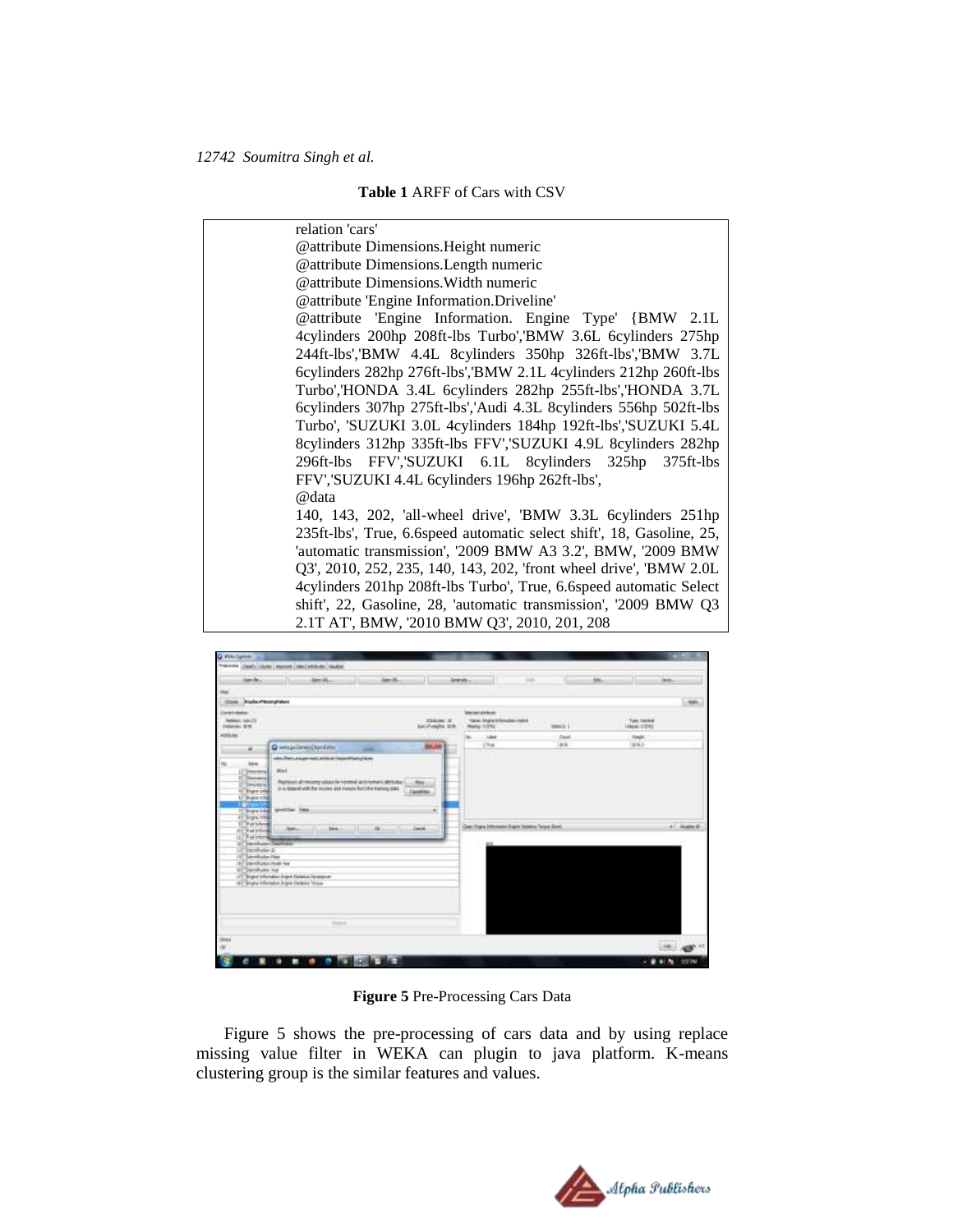Let  $Z = \{z1, z2, z3, \ldots, zn\}$  be the set of data and w =  $\{w1, w2, \ldots, wc\}$  be the set of centers and choose 'c' cluster centers randomly. And calculate the distance between each data point and cluster centers and the centroid is important. K-means implementation is shown in Figure 6 and Figure 7 shows the results of farthest first clustering algorithms.

| Clusterer                                                                                                                                                                                                                        |                                                                                                                                                                                                                                                                                                                                               |   |
|----------------------------------------------------------------------------------------------------------------------------------------------------------------------------------------------------------------------------------|-----------------------------------------------------------------------------------------------------------------------------------------------------------------------------------------------------------------------------------------------------------------------------------------------------------------------------------------------|---|
| Choose<br>SimpleKMeans -N 4 -A "webs.core.fackdearCtitance -R first-last" -I 500 -5 10                                                                                                                                           |                                                                                                                                                                                                                                                                                                                                               |   |
| <b>Cluster mode</b><br><b>ID</b> Use training set<br>Supplied test set<br>Set<br>66<br>@ Percentage split.<br>Clisses to duriers evaluation<br>(ham) Engine Information Engine Statisti  -<br>U. Store clusters for vaualization | Charter et putter.<br>kingaan anavannasiasin'ilayasan<br>Engine Information. Number of Forward Gears<br>Engine Information.Transmission<br>Fuel Information.City mpg<br>Fuel Information.Foel Type<br>Fuel Information. Highway mpg<br>Identification.Classification<br>Identification.ID<br>Identification Make<br>Identification.Model Year |   |
| <b>Jangre attributes</b>                                                                                                                                                                                                         | Identification, Year                                                                                                                                                                                                                                                                                                                          |   |
| <b>Start</b><br><b>Rivers</b>                                                                                                                                                                                                    | Engine Information Engine Statistics. Horsepower<br>Engine Information.Engine Statistics,Torque                                                                                                                                                                                                                                               |   |
| Result let (right-did: for options)                                                                                                                                                                                              |                                                                                                                                                                                                                                                                                                                                               |   |
| 20: 47:15 - SmpkeXNaarm<br>20147137 - SimpleKNeans<br>(tit) 521 - SimpletOrleans.                                                                                                                                                | Clustered Instances<br>2191383<br>ā<br>275   16%)<br>2.<br>707 ( 419)<br>y<br>525 ( 30%)<br>mi                                                                                                                                                                                                                                                | ю |

**Figure 6** K-Mean Clustering for Identifying Car Models

| reprocess Classify Cluster Associate Select attributes Visualize<br>Clusterer                                                                                                  |                                                                                                                                                                 |  |  |  |
|--------------------------------------------------------------------------------------------------------------------------------------------------------------------------------|-----------------------------------------------------------------------------------------------------------------------------------------------------------------|--|--|--|
| Tarthmitfirst -N + -S 1<br><b>Choose</b>                                                                                                                                       |                                                                                                                                                                 |  |  |  |
| Cluster reads:<br>(a) Use training set                                                                                                                                         | Clusterer output                                                                                                                                                |  |  |  |
| Signified hest set<br>liet<br>NOTCAY<br>Percentage split<br>Classes to ducters evaluation<br>Drund Engine Information Engine Statuti  -<br>(J) Store clusters for vocalization | FartheotFiret<br>**************<br>Cluster pentroide:<br>Cluster 0<br>105.0 72.0 227.0 Bear-wheel drive Nissan S.6L 8 Cvlir                                     |  |  |  |
| Ibriers attributes<br><b>Oat</b><br>This                                                                                                                                       | Cluster 1<br>205.0 2.0 41.0 Front-wheel drive Volkswagen 2.0L 4 Cy<br>Cluster <sub>2</sub><br>158.0 255.0 8.0 Four-wheel drive Min 2.01 4 Cylinder<br>Cluster 3 |  |  |  |
| Result list (right-click for aptions)<br>20:55:41 - FarthestFest<br>20:50:37 - Factives First                                                                                  | 162.0 233.0 41.0 All-wheel drive Ford 3.0L 6 Cylinder<br>Clustered Instances<br>2901 ( 578)<br>o<br>390 ( 88)<br>ż<br>640 ( 134)<br>3.<br>1117 ( 228)           |  |  |  |
|                                                                                                                                                                                | $-186$<br>$-1.1$                                                                                                                                                |  |  |  |

**Figure 7** Farthest First Clustering algorithm for Car with ARFF

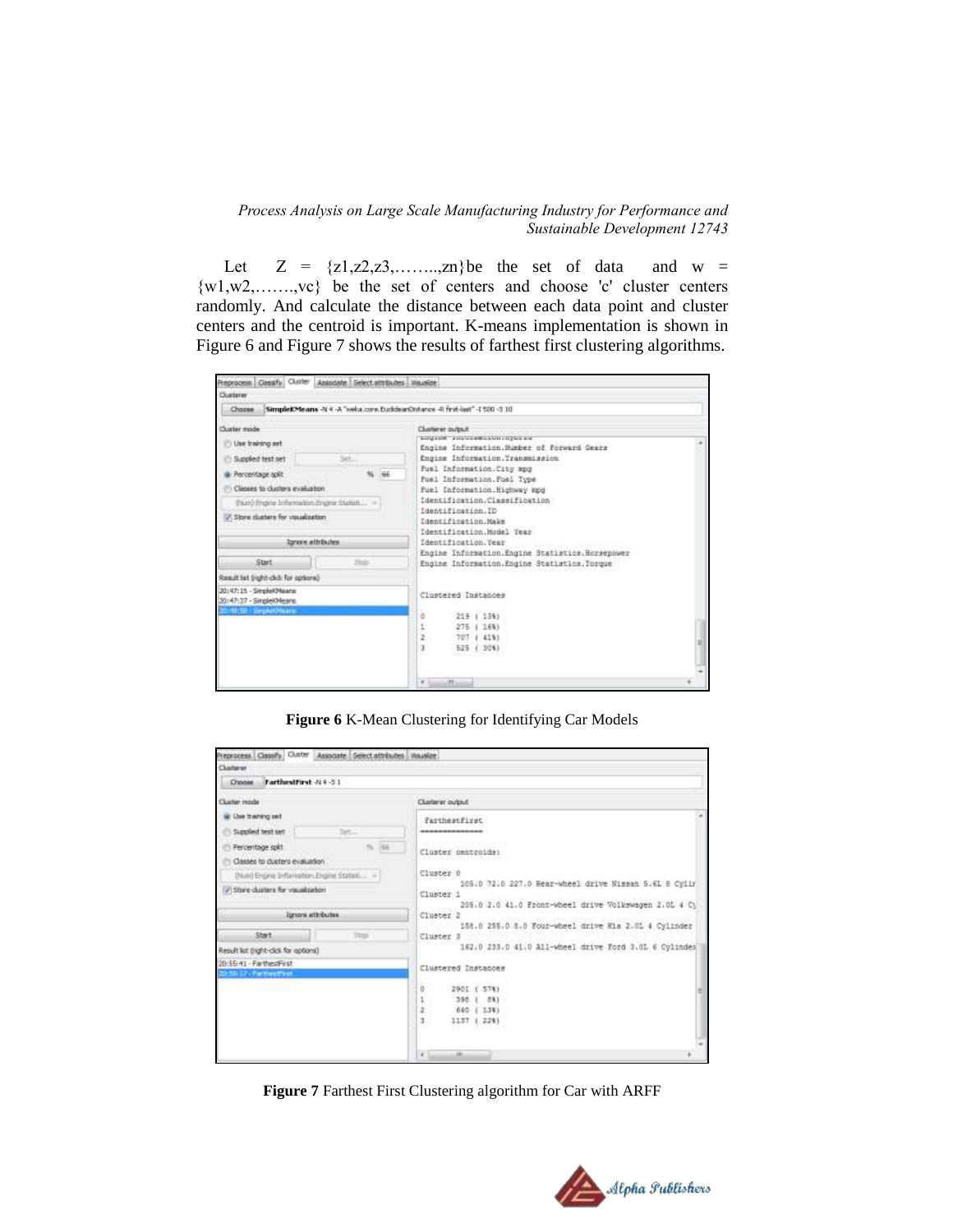k-Nearest Neighbor (kNN) make a prediction for an assessment attributes and in WEKA it is called Learner (IBK). It is utilized space measure to position k "close" attributes in the training data for every test attributes and apply those chosen attributes to build a calculation. The benefit is that superior data of k offer soft to facilitate decreases the threat of over-fitting suitable to blast in the preparation data. The default measure is Euclidean distance and in WEKA can use Click as Add new tab in the algorithm side and then select the Choose button. Next get on IBK under the lazy group and click the OK button from the configuration of IBK and is represented by Figure 8.

| Classifier                                                                                                                      | Choose IBR +K 1 -W 0 -A "webs.core, reighbournearch LinearNNSearch -A ("webs.core, EuclideanDistance -R. first-last)"                                                                                                                                                                  |  |
|---------------------------------------------------------------------------------------------------------------------------------|----------------------------------------------------------------------------------------------------------------------------------------------------------------------------------------------------------------------------------------------------------------------------------------|--|
| Test options:<br>Use training set.<br>Saggiord heat net<br>Situa<br>Cross-saldation Polds 10<br><b>IAK</b><br>Percentage split. | Classifier output:<br>LINE INVESTIVING OPEN PROFILER<br>Engine Information, Engine Statistics. Torque<br>10-fold cross-validation<br>THAT MODEL<br>--- Classifier sodel (full training set) ---                                                                                        |  |
| More options<br>(Nun) Engine Information Engine St *<br><b>School</b><br>Start.                                                 | IB1 instance-based classifier.<br>using 1 nearwat neighbour(s) for classification<br>Time taken to build model: 0 seconds                                                                                                                                                              |  |
| Result list (right-did) for options)<br>0.10.01 - Nev.1N.                                                                       | www.Cross-validation.www.<br>www.dimmary.www.<br>Correlation monfficient<br>30-1207-11<br>Maan absolute srror<br>4.7141<br>Root mean squared error<br>20.1901<br>Relative shooluts error.<br>5.2925 9<br>Root relative squared error<br>20.1254 %<br>Total Humber of Instances<br>5076 |  |
|                                                                                                                                 | $-11 - 1$<br>m.                                                                                                                                                                                                                                                                        |  |

**Figure 8** Cars Data-Mining using IBk

| ZeroR<br><b>Choose</b>                                 |                   |                                                 |  |
|--------------------------------------------------------|-------------------|-------------------------------------------------|--|
| Text options                                           | Classifier output |                                                 |  |
| ITI Lise training set                                  |                   | Dimensions, Width                               |  |
|                                                        |                   | Engine Information.Driveline                    |  |
| Supplied test set<br>firt                              |                   | Engine Information Engine Type                  |  |
| Cross-validation<br>Fakts: 10                          |                   | Engine Information. Hybrid                      |  |
| Percentage soll.<br>m                                  |                   | Engine Information.Humber of Forward Gears      |  |
|                                                        |                   | Engine Information.Transmission                 |  |
| Mare redorn                                            |                   | Fuel Information.City mpg                       |  |
|                                                        |                   | Fuel Information. Fuel Type                     |  |
| (Num) Engine Information Engine St.,                   |                   | Fuel Information. Highway mpg                   |  |
|                                                        |                   | Identification.Classification                   |  |
| Etait<br>TDF                                           |                   | Identification.ID<br>Identification Make:       |  |
| Result list (right-clo); for optional                  |                   | Identification.Model Year                       |  |
|                                                        |                   | Identification.Tear                             |  |
| 20:53:03 - lary 39k<br><b>Drink City Hubba Zerroll</b> |                   | Engine Information.Engine Statistics.Norsepower |  |
|                                                        |                   | Engine Information. Engine Statistics. Torque   |  |
|                                                        | Test mode:        | 10-fold cross-validation                        |  |
|                                                        |                   |                                                 |  |
|                                                        |                   | emm Classifier sodel (full training set) see    |  |
|                                                        |                   | Incoll predicts class value: 272.7072498029945  |  |
|                                                        |                   | Time taken to build model: 0 seconds            |  |
|                                                        |                   |                                                 |  |

**Figure 9** Proposed System Classifications

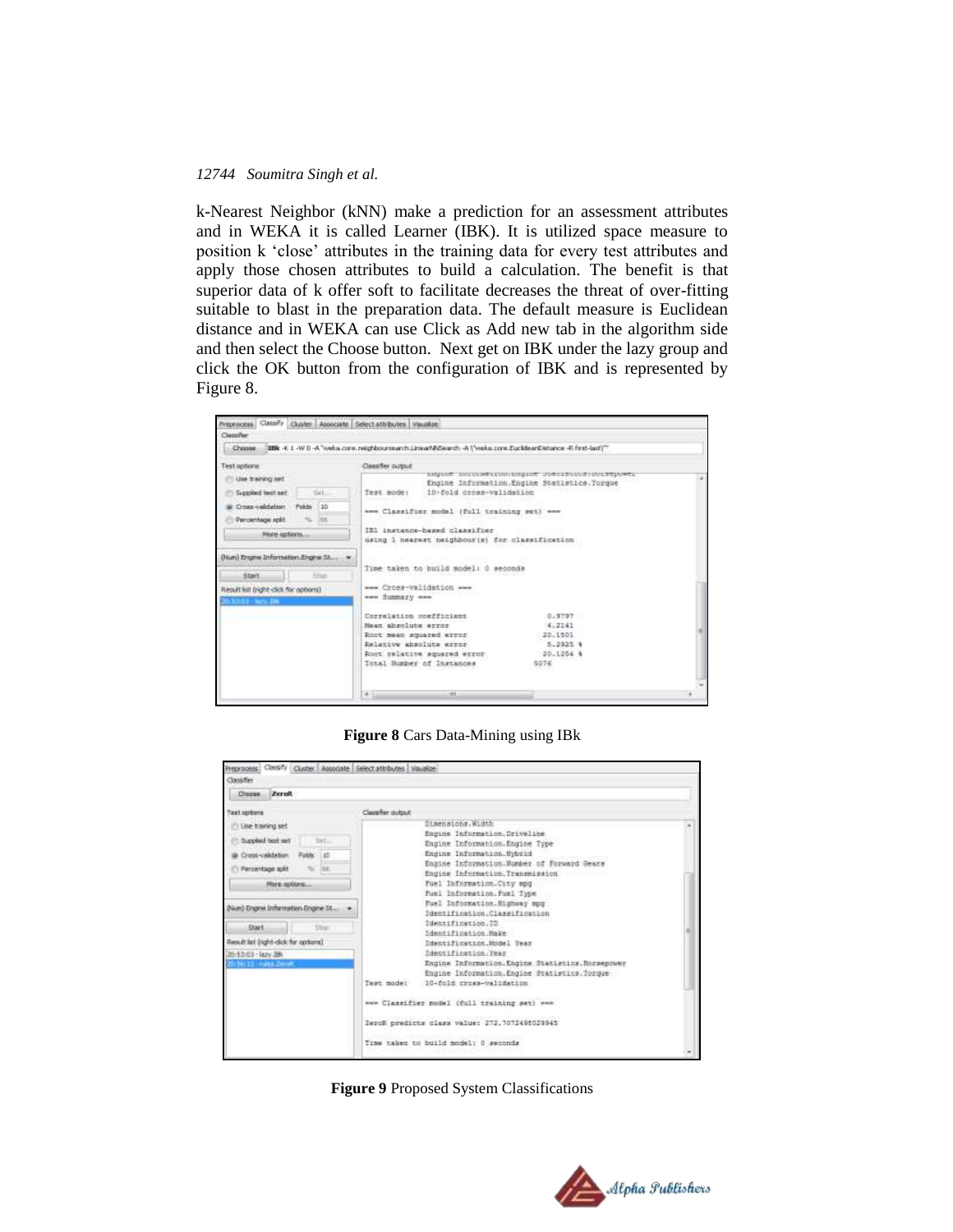*Process Analysis on Large Scale Manufacturing Industry for Performance and Sustainable Development 12745*

| Text soldars:                                 | <b>Classifier output</b>                                        |                   |                                  |                        |              |                        |                 |                           |
|-----------------------------------------------|-----------------------------------------------------------------|-------------------|----------------------------------|------------------------|--------------|------------------------|-----------------|---------------------------|
| <b>Cities training pat.</b>                   | www Stratified cross-halidation www.                            |                   |                                  |                        |              |                        |                 |                           |
| <b>Babled lest set:</b><br><b>RACIO</b>       | nee SANACI and                                                  |                   |                                  |                        |              |                        |                 |                           |
| IE Cross-raildation - Folds: Ltd.             | Correctly Classified Distusces                                  |                   |                                  | 4341                   |              | 000203000<br>87,3414.4 |                 |                           |
| - Percentage soll.<br>$\cdots$                | Incorportly Classified Instructed                               |                   |                                  | $-3.25$                |              |                        | 3,4564 8        |                           |
| Hore patters                                  | Wedne statistic.                                                |                   |                                  | $4 - 1245$             |              |                        |                 |                           |
|                                               | Near searching excep-<br>Spot mean squared error                |                   |                                  | 7.2218<br>$-5.1196$    |              |                        |                 |                           |
| Beand Fuel Information, Fuel Tube.            | Relative absolute expor-                                        |                   |                                  | 29.7233 8              |              |                        |                 |                           |
| <b>SWELL</b><br>$\frac{1}{2}$                 | Room selective equaced ennor                                    |                   |                                  | \$4,8234.4             |              |                        |                 |                           |
|                                               | Covenage of cases (0.99 level)                                  |                   |                                  | 97.3795.8<br>78.2548.8 |              |                        |                 |                           |
| <b>Result list (right-click for optional)</b> | Near ral, region size (1.55 Devel)<br>Total Humber of Instances |                   |                                  | 5574                   |              |                        |                 |                           |
| Senit advised String                          |                                                                 |                   |                                  |                        |              |                        |                 |                           |
| 18:09:11 + trees, 348<br>18132-09 - EWAL 297  | ene Detailed Accuracy by Class new                              |                   |                                  |                        |              |                        |                 |                           |
| 1013219 - trees. 346                          |                                                                 |                   |                                  |                        |              |                        |                 |                           |
| 18:33142 - trees 148                          |                                                                 | TF Rane           |                                  | IT Rate : TheoLabox    |              | Becall P-Seavore       | BDC Ross, Chang |                           |
| 18(12-58 - trees, 24)                         |                                                                 | $-0.188$          | X, 268                           | $1.112 -$              | 1.111        | E.3853                 | $3 - 544$       | Sasoline.                 |
| 18:33:11 (n.les.2esR)                         |                                                                 | 4,756<br>gristic  | 1.881                            | 1.111                  | 1.774        | L.11                   | 1.111           | <b>TIL</b>                |
| 18137-30 - 6 km 346                           |                                                                 |                   |                                  |                        |              |                        | 1.115           | <b>Diese: Tues</b>        |
| 18:38:25 - Upy .390<br>18154101-140V.IBK      |                                                                 | 量のことに             | # 2021                           |                        | <b>CALLS</b> | \$15.57                | 2,192           | Componented manuary, pas- |
| Rent Mont-10-0916                             | Weighted Ave.                                                   | 3,373             | 1.243                            | 1.341.                 | 8.873        | 7.383<br>e s           | E.044           |                           |
| 18/56:06 - Innex 346                          | one Confision Hatrid wee-                                       |                   |                                  |                        |              |                        |                 |                           |
| Revel, price: 26.01.03                        |                                                                 |                   |                                  |                        |              |                        |                 |                           |
| 20:13:11 - trees 348                          | 96<br>٠                                                         | ಂ                 | $\pm$ $\leftarrow$ classified as |                        |              |                        |                 |                           |
| 20:13:37 -lazy.30k                            | 4336<br>п                                                       | п<br>3.1          | a + Sarcline                     |                        |              |                        |                 |                           |
| Rent, mkn - 50-88157                          | Lit<br>366                                                      | $\mathbb{R}$<br>٠ | $x = 111$                        |                        |              |                        |                 |                           |
| 2140-95 - Engl 148 -                          | 27                                                              | $+1$              | d = Sieret fuel                  |                        |              |                        |                 |                           |

**Figure 10** Proposed Research Model

ZeroR is of the rule algorithm in machine learning. It is built in algorithm at WEKA as shown in Figure 9. The proposed research model with the classification results are shown in Figure 10.

J48-Decision tree algorithm:

Create\_decision\_tree Input as length, width, driveline, engine type fuel type etc, Data = load cars  $()$ Display data.target\_name to predict the classes Output: Tree structure for decision making Model generation: Create a node S: If tuples in data partition are same class C, then Return S as leaf node labeled with the class C Apply instance selection method Partition the tuples and grow subtrees for each partit Extracting car data instances and target variable or class labels Developing matrix format Create training and testing data by the train\_test\_split or cros validation Generate tree for each S Return S: Find the information gain by class label called fuel type. Predict the accuracy of the classifier.

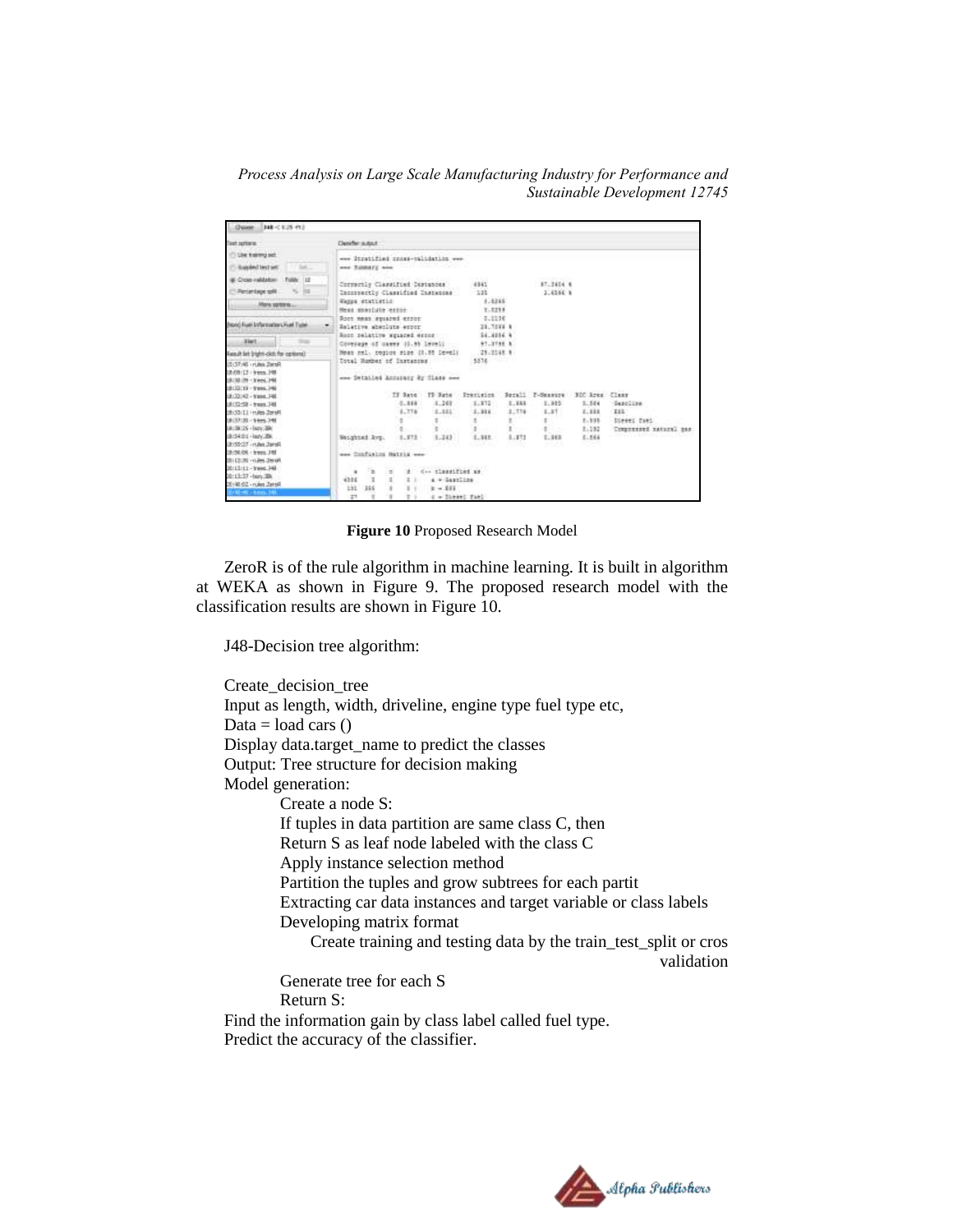## **4 Results and Discussion**

Data mining tool visualize the car behaviours with engine information, engine statistics, torque and model make as shown in the Figure 11 and Figure 12 respectively.



**Figure 11** Visualization of Result



**Figure 12** Visualization of Result by Target Variables

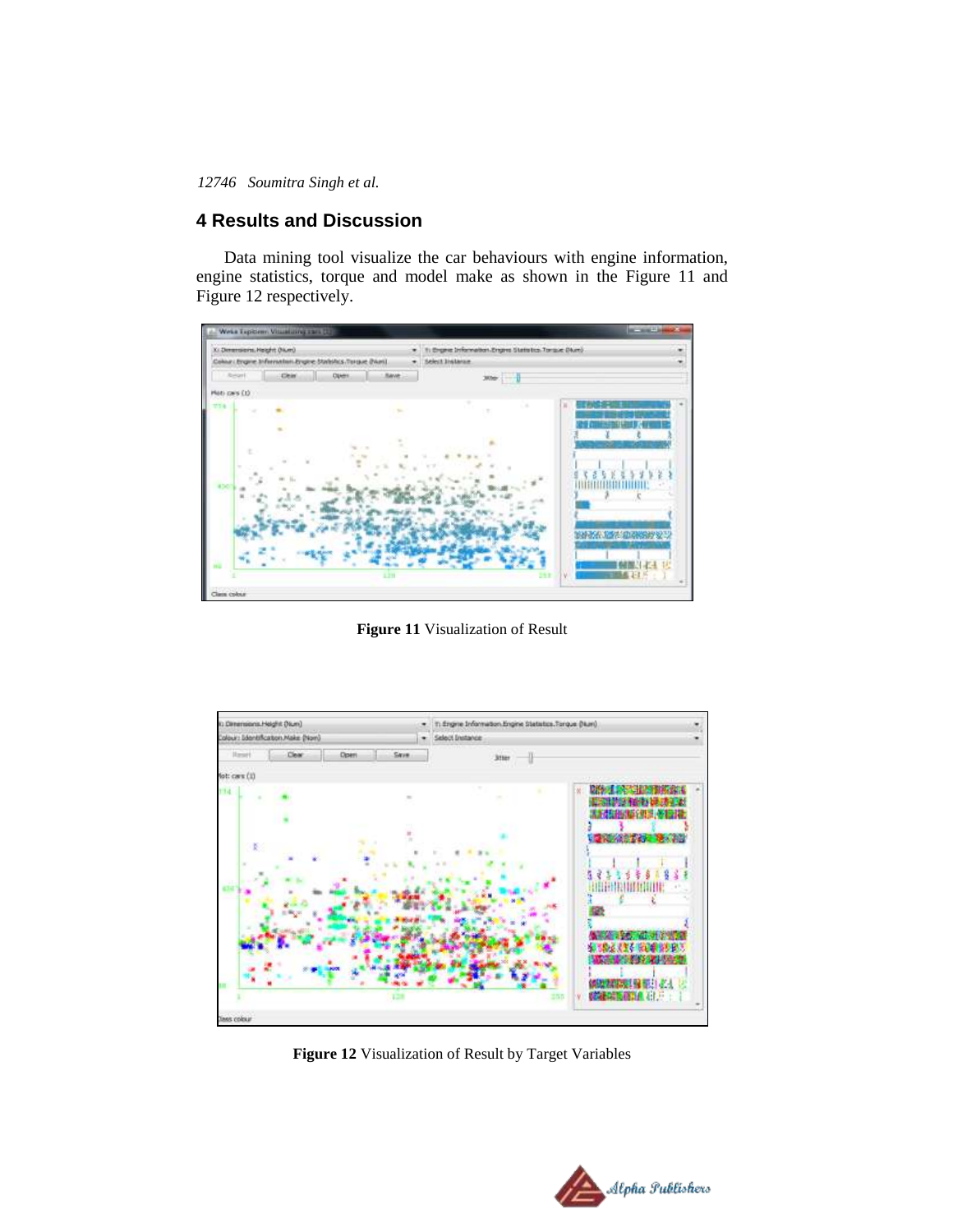



**Figure 13** Performance Comparisons of Proposed Classifier

Figure 13 shows various data mining performance measures for analysis of zeroR and KNN of IBK algorithm using WEKA. IBK produce good classification results compared to other algorithm in manufacturing car industries. Performance results of classifier when 6-fold cross validation used are given in Table 2. Among all the classifier J48 produces good result of 97.00 in class label as fuel information and fuel type. Similarly, performance results of classifier when 10-fold cross validation used are given in Table 3. Among all the classifiers J48 produces good result of 97.34 in class label as fuel information and fuel type.

| <b>Classifiers</b> | Correctly Classified<br>Instance $(\% )$ | Incorrectly Classified<br>Instance $(\% )$ |  |
|--------------------|------------------------------------------|--------------------------------------------|--|
| ZeroR              | 90.44                                    | 9.55                                       |  |
| IBK                | 94.66                                    | 5.33                                       |  |
| J48                |                                          | 2.99                                       |  |

**Table 2** Results of Classifier in 6-Fold Cross Validation

**Table 3** Results of Classifier in 10-Fold Cross Validation

| <b>Classifiers</b> | Correctly Classified<br>Instance $(\% )$ | Incorrectly Classified<br>Instance $(\%)$ |
|--------------------|------------------------------------------|-------------------------------------------|
| ZeroR              | 90.44                                    | 9.55                                      |
| IBK                | 95.15                                    | 4.86                                      |
| J48                | 97.34                                    | 2.65                                      |

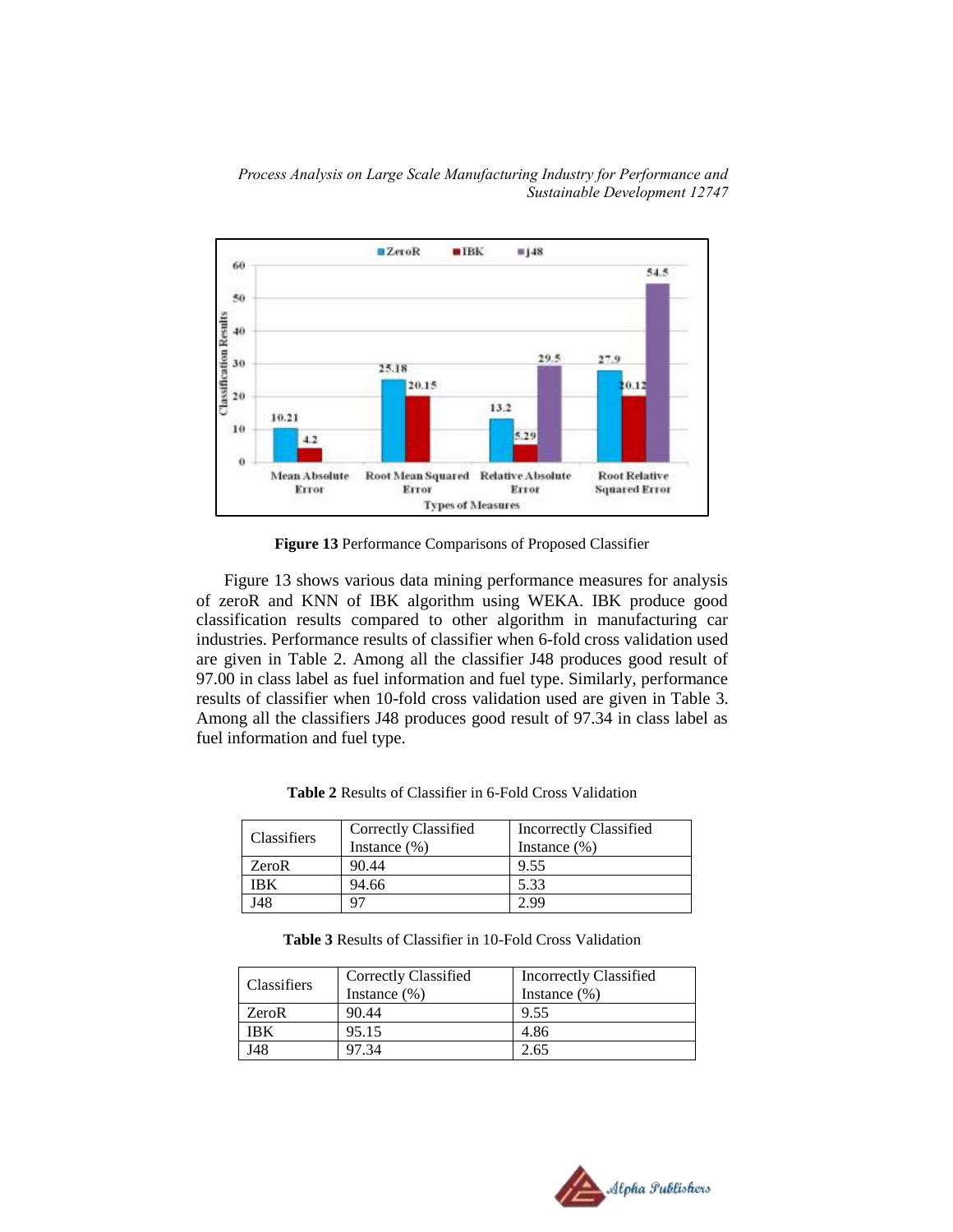



**Figure 14** Performance Comparative Results of ZeroR, IBK and J48



**Figure 15** ROC curve for proposed model

The performance results were compared with different classifiers of the precision, recall and F-measure as shown in Figure 14. The F-measure is calculated by 2 x precision  $+$  recall by precision x recall. By using this equation the value of precision could be calculated by number of correctly classified record by total number of records x 100. From the results it was observed that, J48 classifier improves the F-measure to the maximum level. Figure 15 shows the results of Receiver Operating Characteristic (ROC) measures which represents sensitivity and specificity of the classifiers. The curves not near to closer shows good performance. From the ROC curve of our proposed model it was found that, fuel type gasoline, E85 and diesel fuel are produces good results to control fuel and the manufactures could focus on the customer point of interest.

## **5 Conclusions**

This research illustrates the clustering algorithm of k-means and KNN in open source data mining tool with JAVA code. The training data cross

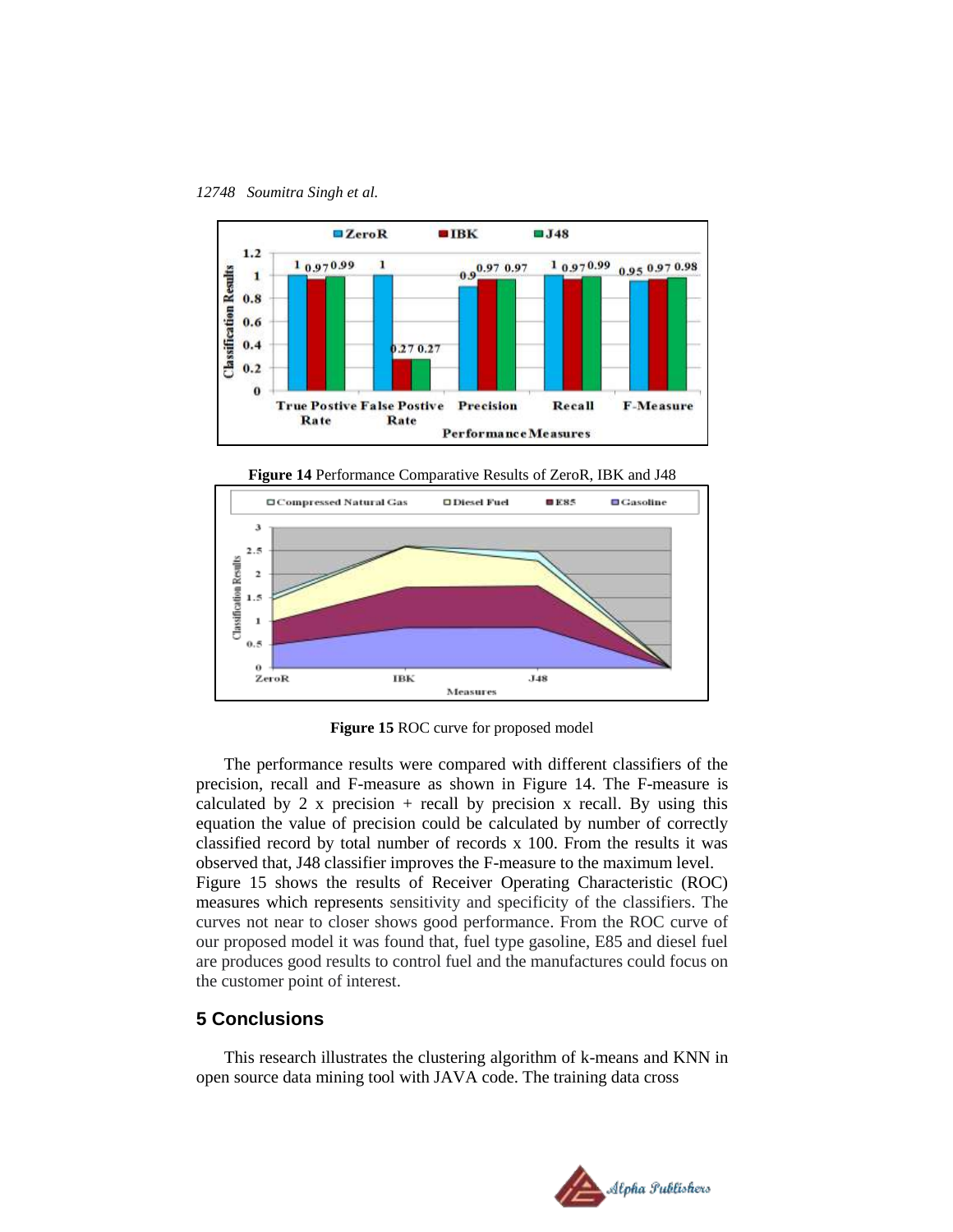validation and various percentage splits are used to compare the classifier performance.

 The research assist the car purchasing pattern to the customer of view for manufacturer with help of clustering and fuel usage is improved by classification algorithm.

 Performance results of classifier while 6-fold cross validation J48 produces good result of 97.00 in class label as fuel information and fuel type.

 Similarly, performance results of classifier when 10-fold cross validation used J48 produces good result of 97.34 in class label as fuel information and fuel type.

• From the final results it was observed that, J48 classifier improves the Fmeasure to the maximum level.

• From the proposed ROC curve it was found that, fuel type gasoline, E85 and diesel fuel measures are produces good results with enhancement of sustainable development.

This research work can be extended to develop knowledge expert system for intelligent process analysis and performance monitoring in large scale manufacturing industries.

## **References**

- [1] Carvajal Soto, J.A., Tavakolizadeh, F., Gyulai, D., "An Online Machine Learning Framework for Early Detection of Product Failures in an Industry 4.0 Context", International Journal of Computer Integrated Manufacturing, Vol. 32, pp. 452-465, 2019
- [2] Bouferguene, A., Altaf, M.S., Liu, H., Al-Hussein, M., Yu, H., "Integrated Production Planning and Control System for a Panelized Home Prefabrication Facility using Simulation and RFID", Automation in Construction, Vol. 85, pp. 369-383, 2018.
- [3] Samir Lamouri, Juan Pablo Usuga Cadavid, Bernard Grabot, Robert Pellerin, Arnaud Fortin, "Machine Learning Applied in Production Planning and Control: A State-of-the-Art in the Era of Industry 4.0", Journal of Intelligent Manufacturing, Vol. 31, pp. 1531-1558, 2020.
- [4] Ji, W., Wang, L., "Big Data Analytics based Fault Prediction for Shop Floor Scheduling", Journal of Manufacturing Systems, Vol. 43, pp. 187- 194, 2017.
- [5] Dolgui, A. et al., "Data Mining-based Prediction of Manufacturing Situations Data Mining based", IFAC-PaperOnLine, Elsevier, Vol. 51, no. 11, pp. 316-321, 2018.
- [6] Jurkovic, Z., Cukor, G., Brezocnik, M., Brajkovic, T., "A Comparison of Machine Learning Methods for Cutting Parameters Prediction in High Speed Turning Process", Journal of Intelligent Manufacturing, Vol. 29, No. 8, pp. 1683-1693, 2018.

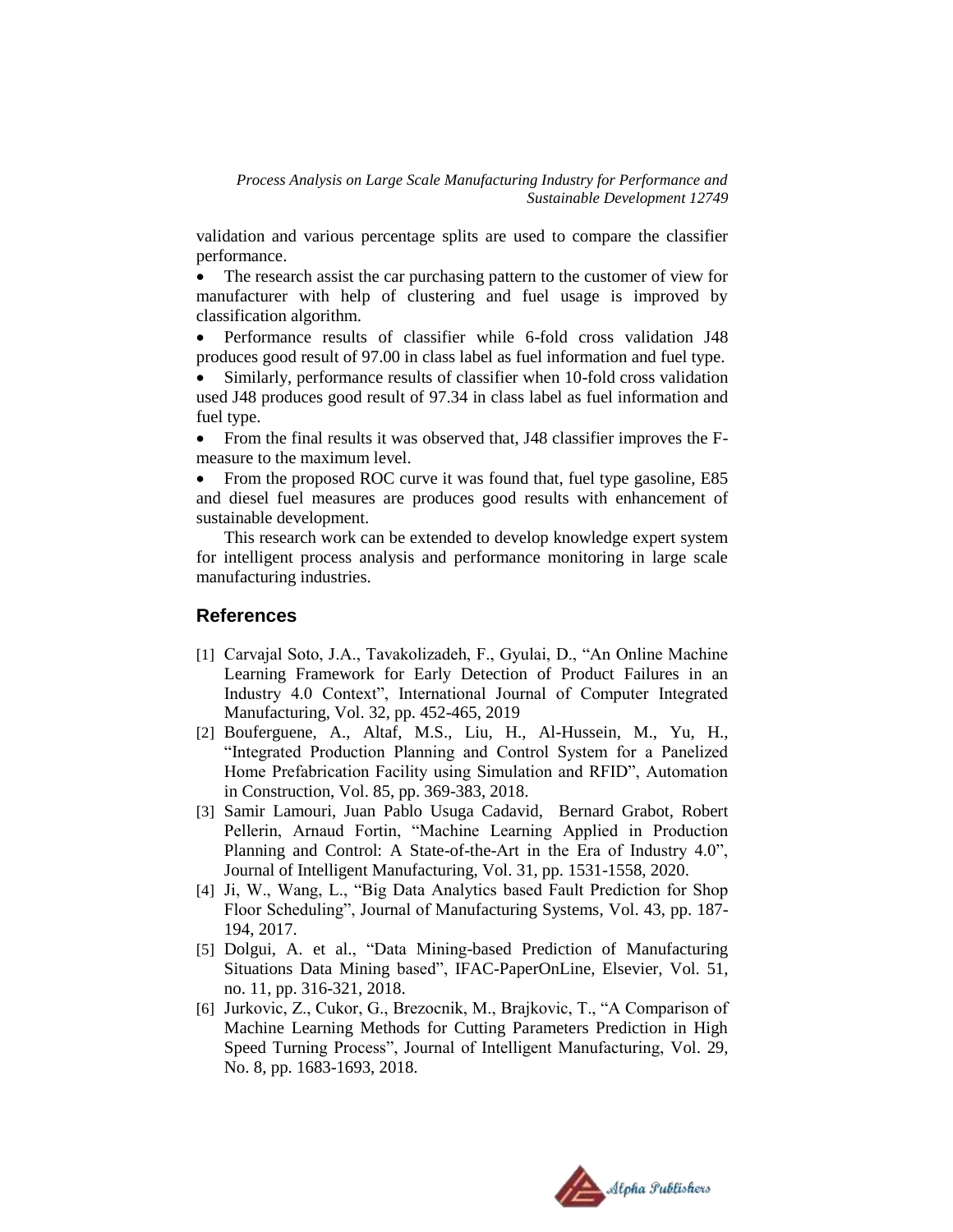- [7] Y. Dong, S.J. Qin, "Dynamic Latent Variable Analytics for Process Operations and Control", Computers & Chemical Engineering, Vol. 114, pp. 69-80, 2018.
- [8] C. Shang, F. Yang, B. Huang, D. Huang, "Recursive Slow Feature Analysis for Adaptive Monitoring of Industrial Processes", IEEE Trans. on Industrial Electronics, vol. 65, no. 11, pp. 8895-8905, 2018.
- [9] Y. Dong, S.J. Qin, "A Novel Dynamic PCA Algorithm for Dynamic Data Modeling and Process Monitoring", Journal of Process Control, Vol. 67, pp. 1-11, 2018.
- [10]Zhiqiangge, Zhihuan Song, Steven, X. Ding, Biao Huang, "Data Mining and Analytics in the Process Industry: The Role of Machine Learning", IEEE Access, Vol. 5, pp. 20590-20616, 2017.
- [11]Sheenam Jain, Vijay Kumar, "Garment Categorization using Data Mining Techniques", Symmetry, Vol. 184, no. 12, pp. 1-20, 2020.
- [12]S. Nallusamy et al, "Sustainable Green Lean Manufacturing Practices in Small Scale Industries-A Case Study", Int. Journal of Applied Engg. 14 Soumitra et al. Research, vol. 10, no. 62, pp. 143-146, 2015.
- [13]Fuster Parra, P., et al., "Ranking Features on Psychological Dynamics of Cooperative Team Work through Bayesian Networks", Symmetry, vol. 8, no. 34, pp. 12-17, 2016.
- [14] M. Thangamani, V. Prasanna, "Data Analytics in Wine Datasets using WEKA Clustering", Int. Scientific Global Journal in Engineering, Science and Applied Research , vol. 1, no. 2, pp. 6-12, 2016.
- [15]M. Thangamani, N. Suresh Kumar, "Effective Customer Patterns Analysis using Open Source WEKA Data Mining Tool", International Research Journal in Global Engineering and Sciences, vol. 1, no. 1, pp. 14-33, 2016.
- [16] Danyang Sun, Fabien Leurent, Xiaoyan Xie, "Floating Car Data Mining: Identifying Vehicle Types on the Basis of Daily Usage Patterns", Trans. Research Procedia, vol. 47, pp. 147-154, 2020.
- [17]K. Balakannan et al., "Performance Evaluation of Supply Chain and Logistics Management System using Balanced Score Card for Efficiency Enhancement in Indian Automotive Industries", Indian Journal of Science and Technology, vol. 9, no. 35, pp. 1-9, 2016.
- [18]A. Kaleel Ahmed et al, "Study on Environmental Impact through Analysis of Big Data for Sustainable and Green Supply Chain Management", Int. Journal of Mechanical and Production Engineering Research and Development, vol. 8, no. 1, pp. 1245-1254, 2018.
- [19] Hillol Kargupta, "Connected Cars: How Distributed Data Mining Is Changing the Next Generation of Vehicle Telematics Products", Lecture Notes, vol. 103, pp. 73-74, 2012.
- [20]Kingsley Okoye, Syed Islam, Usman Naeem, "Ontology:Core Process Mining and Querying Enabling Tool", Ontology in Information Science, IntechOpen Publisher, 2018.

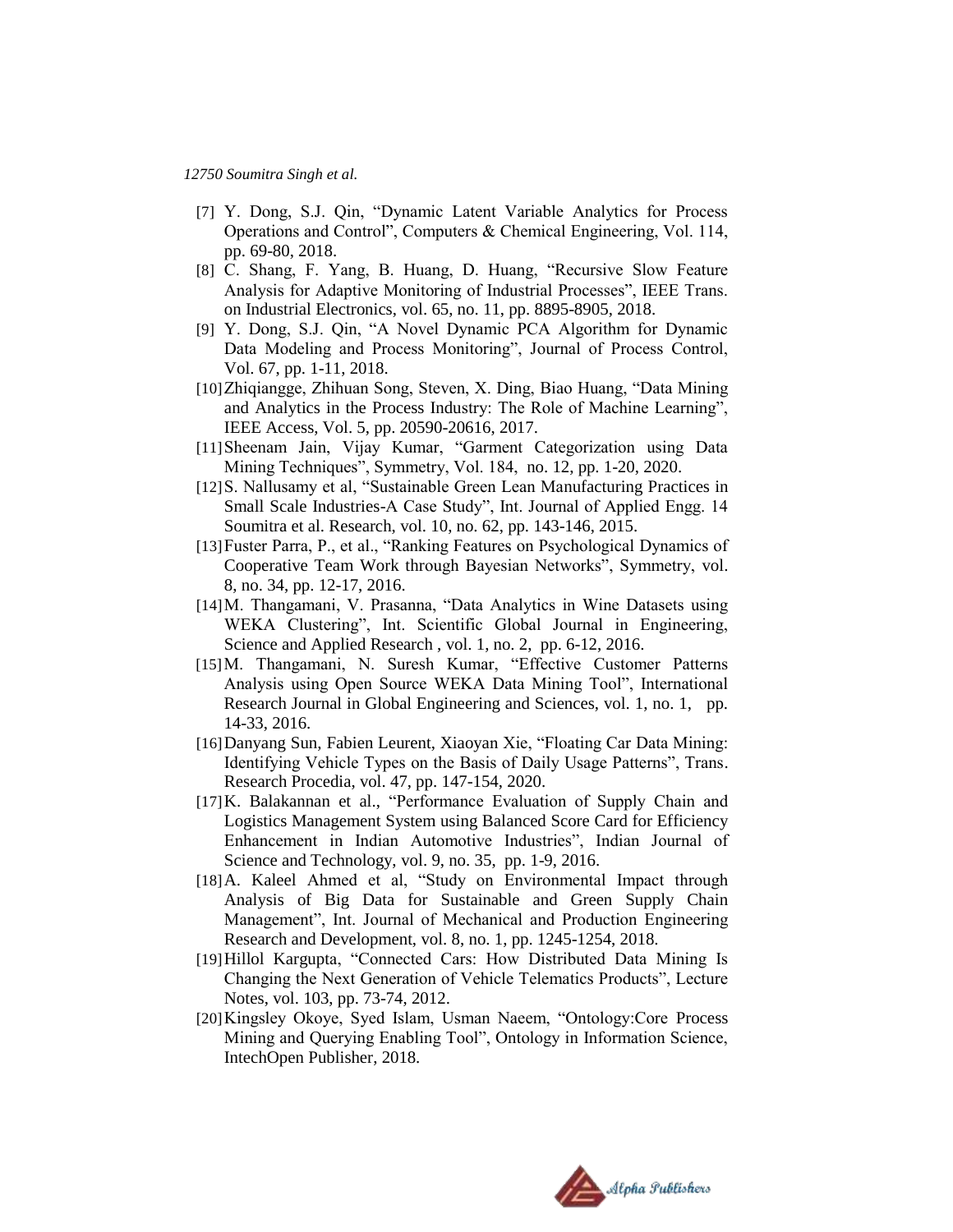- [21]Tin Kramberger, Bozidar Potocnik, "LSUN-Stanford Car Dataset: Enhancing Large Scale Car Image Datasets using Deep Learning for usage in GAN Training", Applied Science, Vol. 10, pp. 01-12, 2020
- [22] Zhiqiang Ge et al., "Data Mining and Analytics in the Process Industry: The Role of Machine Learning", IEEE Access, Vol. 5, pp. 20590-20616, 2017.

#### **Biographies**



**Soumitra Singh** is presently Chairman of Pixel Group of Technologies & Solutions dealing with IT, Education & Health sector. He is presently Research Scholar of FISLM, Jadavpur University also. He serves 19+ Years of different domains of higher academic, technical & health sector under different Universities like MAKAUT formerly WBUT, SMU etc. He completed his MBA in 2009 with live projects on MIS under SAIL, Govt. of India followed by ECE Engg, CICPI, CCHE. He delivered and registered 14 national and international conferences. He was awarded BHARAT VIDYA SHIROMANI by IIEM, New Delhi 2017. He was also served different committee members in International and National conferences.



**Partha Sarathi Chakraborty** is presently working as a Professor in the Department of Adult, Continuing Education & Extension, Jadavpur University. He has a teaching experience of around 16 years and Industrial experience of around 9 years. He has published more than 70 nos. research papers in National and International journals, apart from many more conference publications. He has successfully guided 4 nos. PhD candidates. He is also Editorial Board member of various journals.